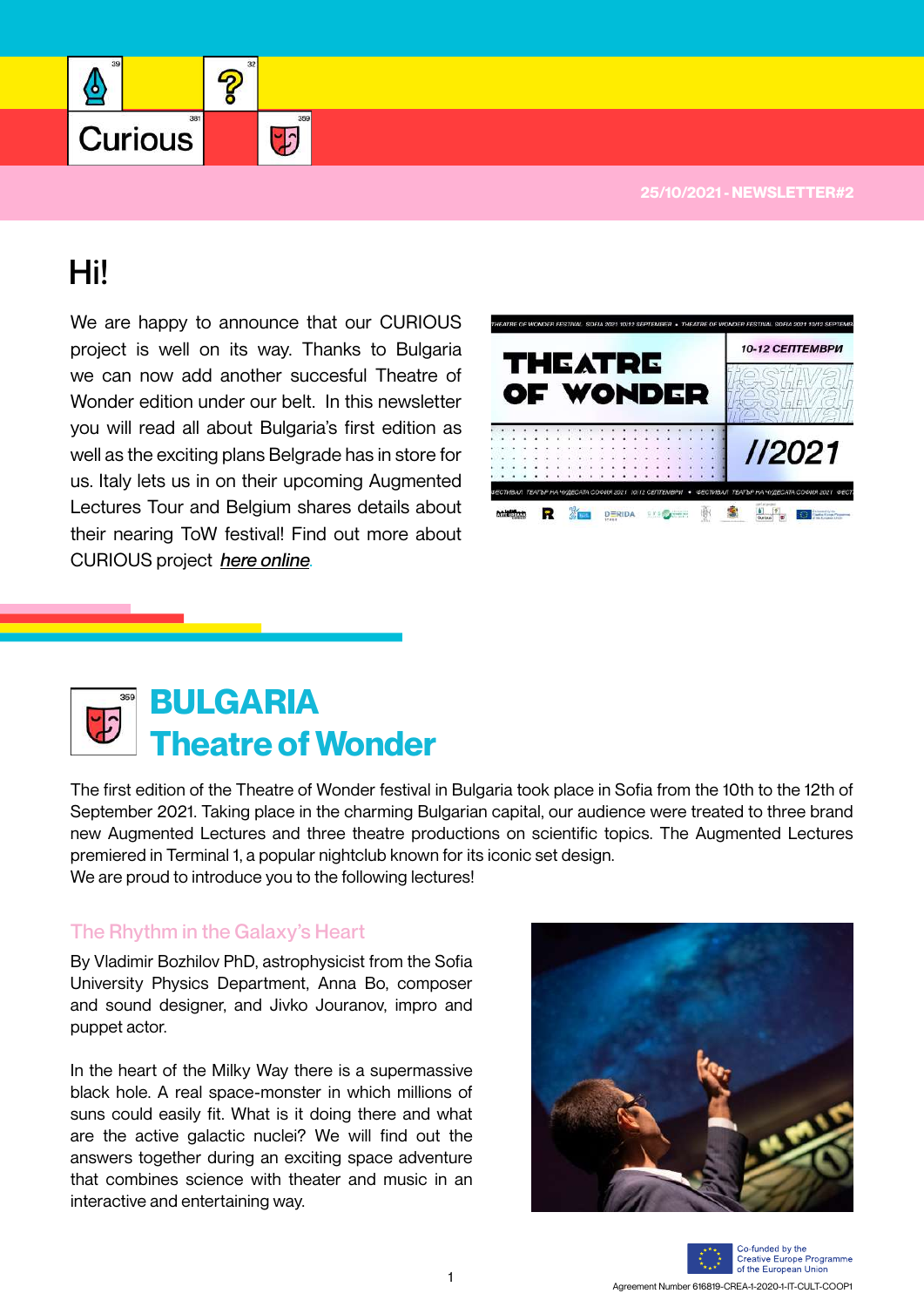### The Synthetic Man: Dream, Nightmare, Reality?

By Spas Kerimov, medical doctor and founder and CEO of a biotech company creating living tissues & organoids using 3D-bioprinting technology, Nikola Nalbantov, set designer and video-artist, and Dimitar Uzunov, actor and theatre director.

Artificial human organs that replace the defective or obsolete natural ones. Mothers who give birth through synthetic organs. Immortal people. Does this sound fantastic to you?

The future is now, time to adjust our watches! Can science take on one of the last bastions of nature immortality? Not only will we reveal you the answers, but together we will explore and touch on medical approaches that seemed to have been plucked out of a science fiction movie!

#### The Beast

By Nadezhda Karastoyanova PhD, archeozoologist from the National Museum of Natural History – Bulgarian Academy of Science, Denitsa Zafirova, actress, and Stefan Prohorov, theatre director.

When man first domesticated animals, they had no idea what would come next. Thirteen thousand years later, it was their turn to be tamed. Now the fate of all humanity lies in the hands of a woman. Will she be able to fight the Beast? What do we know today about the first domesticated animals and how has this ability changed the course of human civilization? What does it mean for our future?



#### Augmented Lectures

In addition to the performances the audience were able to experience three exciting augmented lectures held in the Black Box Derida stage: *How to Become Einstein in One Hour*? by and with Dimitar Uzunov that deals with Einstein's creativity, *The Principle of Uncertainty* by and with Andrea Brunello, who in a very emotive way revealed some of the most famous principles of the quantum physics and *The Computational Beauty of Nature* by and with Alberto Montresor and Carlo La Manna who talked about the computational algorithms that could be found in Nature.



The augmented lecture "The Computational Beauty of Nature" will showcase on the 26th of November, at the *International Conference Theatre about Science* taking place in Coimbra, Portugal. The event will be held at the Teatro Académico de Gil Vicente. This is a great example of what project CURIOUS planned ahead: to have some of the original Augmented Lectures that premiered locally in the ToW festivals performed in English. This enables the performances not only to tour within the network of our project but to also be able to travel internationally, providing widespread scientific outreach.

<https://theatreaboutscience.com/programme/>

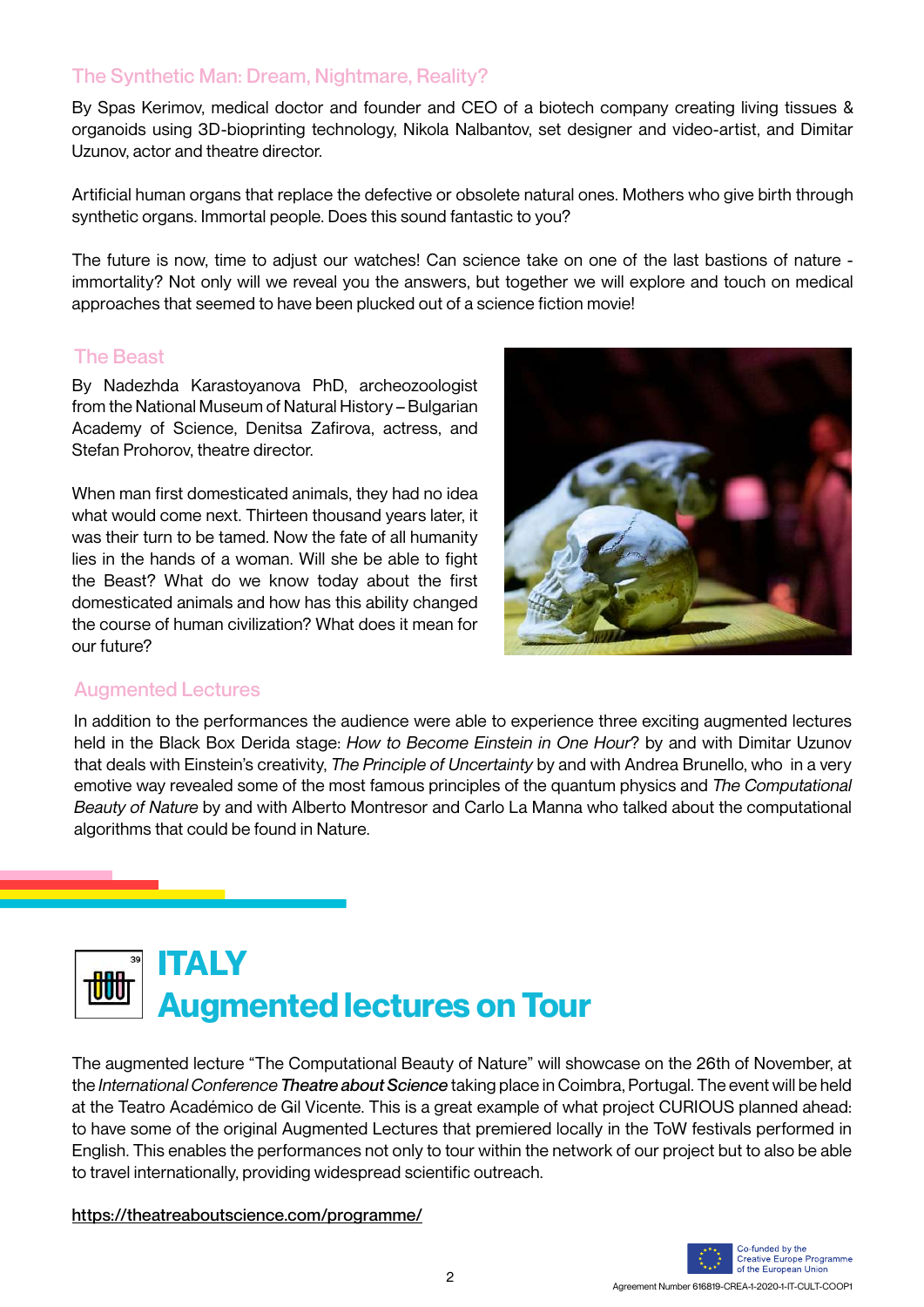

Theatre of Wonder ("Pozorište čuda") a festival within the CURIOUS project will be taking place from the 3rd to the 5th of November in Belgrade. This will be the third of its kind and follows up two succesful editions which took place in Italy and Bulgaria. The three day festival will take place in the Faculty of Dramatic Arts and will give the audience a chance to attend various programs seeking to explore and explain the latest scientific findings through means of artistic performances.

The program consists of two Augmented Lectures, the first one tackles the distressing climate crisis and the dangers of "just one degree", which is how much the earth temperature has increased in the last 150 years. The second looks at supercapacitors as a new and more sustainable method of energy storage.

In addition to the Augmented Lectures, there will also be three theatrical plays that will dive into scientific problems ranging from mathematics, media manipulation and climate change.



If you are CURIOUS and want to explore what happens when art meets science join us on our journey in Belgrade and get inspired by new possibilities in creating a better future based on the synergy and cooperation of these vital disciplines.



The first Belgian edition of the Theatre of Wonder festival will take place on the 10th and 11th of December in Antwerp, Belgium. The event will be called the CURIOUS festival and will be held in the Arenberg Theatre which is located in the cultural heart of Antwerp.

Three Augmented Lectures will be premiered there this year, by teams of scientists and artists whom were brought together through a complex and mostly virtual matchmaking process. The group of curious creators range from Space Exploration, Love, Dance, Futurism, Comedy and Theater. We are also very proud to announce that all the scientists in our first batch are female, encouraging Women and Girls in Science. The focus of Project Curious is not only to bring forth scientifc topics in a more accesible and less intimidating way through the use of the arts, but also to reach and engage a more diverse audience.